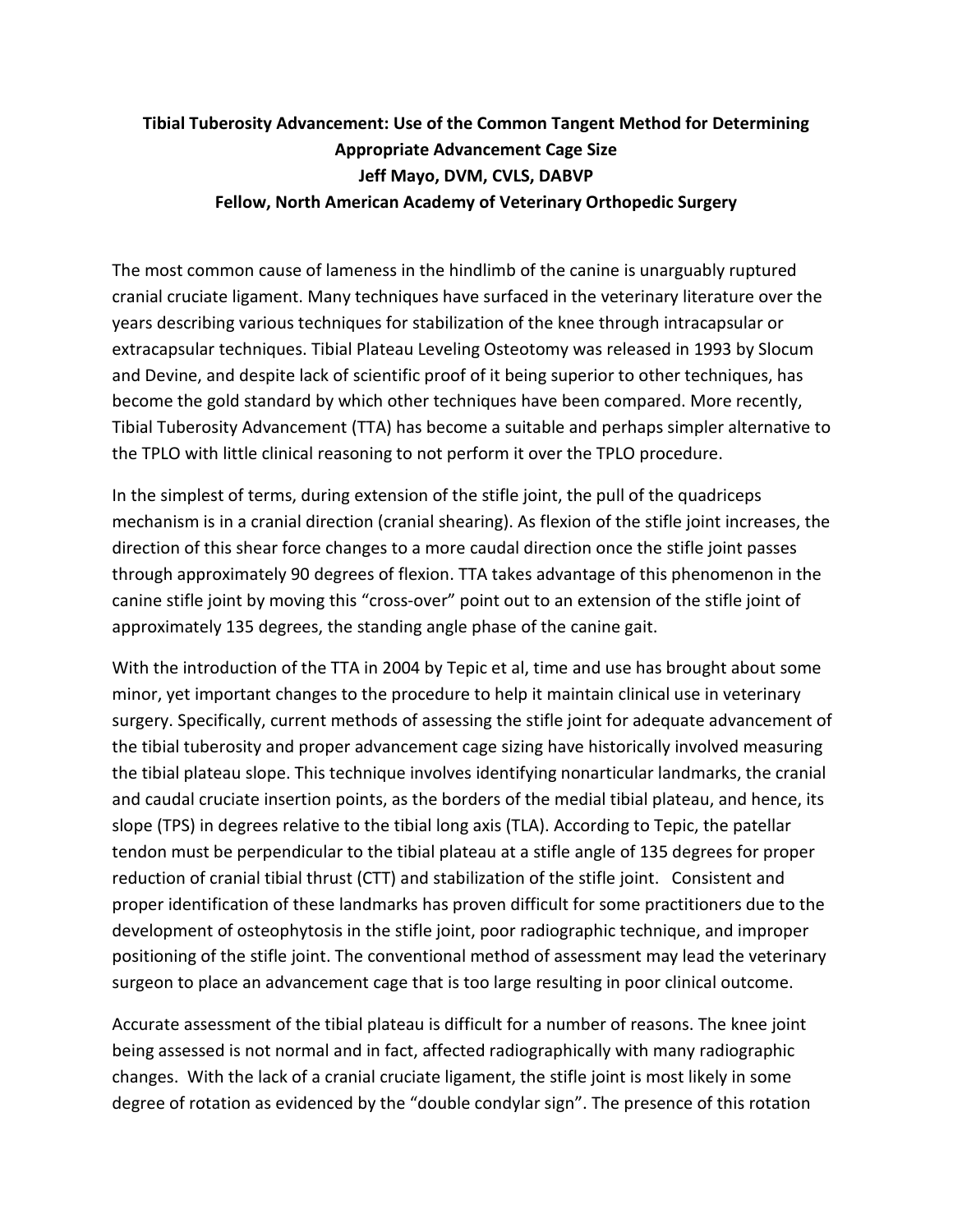will cause erroneous assessment of the TPS. CTT is very often present in the knee during the radiographic procedure and can be difficult to reduce. The presence of osteoarthritis and sclerosis of the joint makes identification of the cruciate landmarks difficult and highly variable amongst different assessors. Lastly, these insertion points do not represent the true articulating surface of the tibia. Compared with anatomic measurements of the tibial plateau slope, current radiographic measurements underestimate the TPS and the direction of CTT.

The current (conventional) overlay provided by TTA implant companies contains 5% magnification within the sizing. Surgeons with digital radiography often have difficulty in obtaining 100-105% sizing in their radiographs on the computer screen, and have to result to using the graphical software built in to their systems to evaluate not only the advancement required, but the plate size as well. The inaccuracies in this technique may be decreased by the use of radiographic markers of a known size that can assist the surgeon in expanding the film on the screen to an appropriate size. Many surgeons may not have assessed the accuracy in their conventional radiograph machines at reproducing film images at 100%.

Improper advancement of the tibial tuberosity will most likely result in less-than-expected clinical results with the TTA procedure. Specifically, too large of an advancement cage may cause anterior patellar luxation, an increased strain on the caudal cruciate ligament, and possibly increase joint forces in the caudal margins of the joint. Too small of an advancement cage will certainly result in poor reduction of cranial tibial thrust. An improperly sized cage has the potential to lead to chronic and difficult to diagnose meniscal problems.

Recent studies have found that by drawing a line tangential to the cranial linear portion of the medial tibial plateau at the tibial femoral contact point more accurately assesses the TPS and hence the vector of the CTT. In fact, measurements of the TPS with this alternative technique did not differ from anatomic measurements of the same stifle joints. Advantages to utilization of this common tangent method include; higher reproducibility, increased accuracy of cage selection, and less dependency on the angle of the stifle joint at which the radiograph was taken.

The common tangent method assesses the cranial linear portion of the medial tibial condyle in a plane that starts at the tibial femoral contact point. This plane is thought to more accurately represent that of CTT in the cruciate deficient stifle joint. This technique has brought about a slight change in our explanation of how the TTA works, in that the flexion angle of the stifle joint at which the patellar tendon is perpendicular to the tibial plateau is more accurately 110 degrees. Thus, at 110 degrees of stifle flexion, the net tibial femoral shear force in the joint should be zero. Applying this concept clinically to the dog tells us that our current methods overestimated this angle by 20 degrees, and that stifle joints may have been overcorrected utilizing the current method of assessment.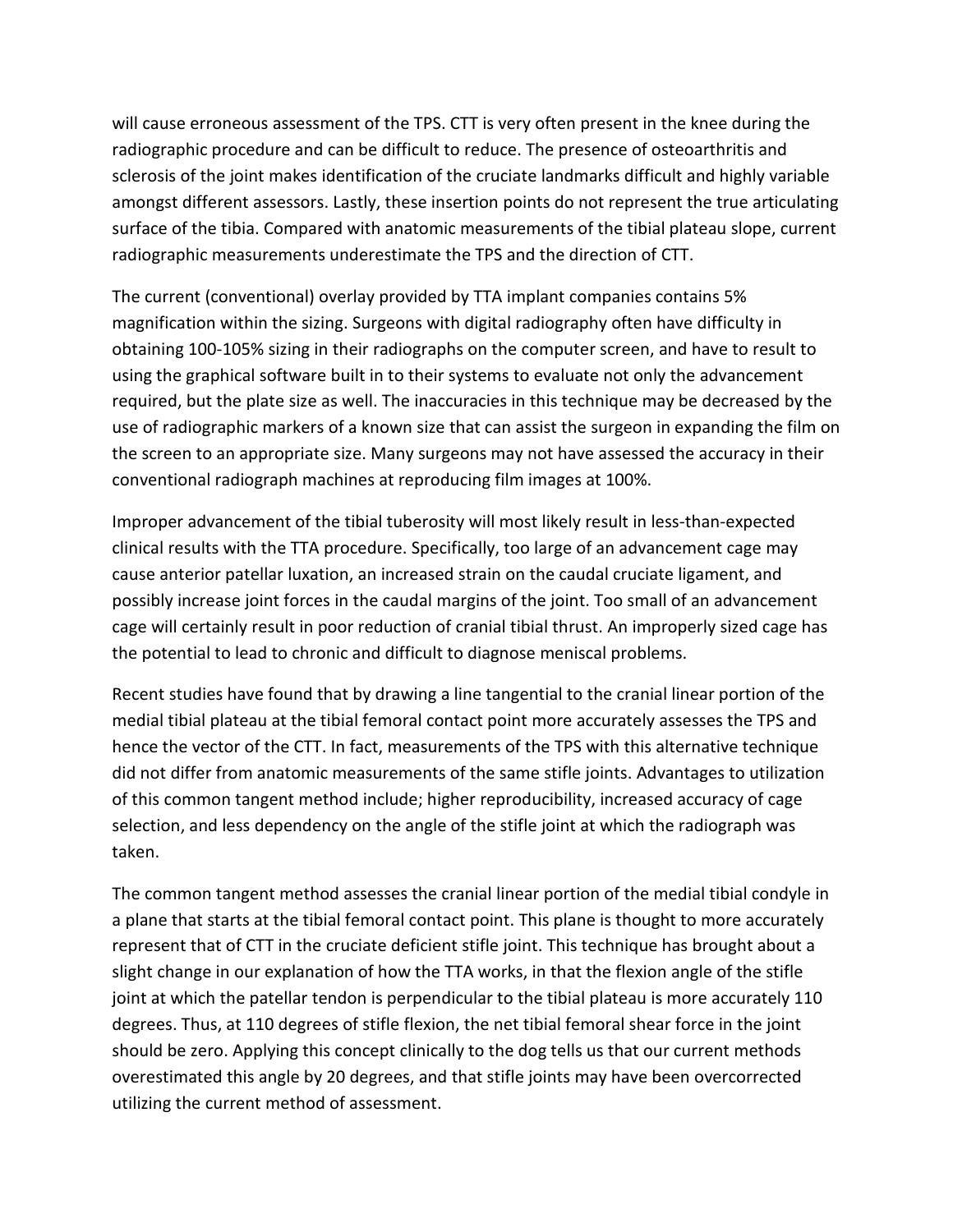The common tangent method involves a slightly complicated method of radiographic assessment to determine the required TTA advancement. The technique requires a medial to lateral view of the stifle joint taken at an angle of approximately 135 degrees. A circle is drawn around the articulating surface of the femur. A second circle is drawn around the articulating surface of the tibia. These two circles should touch. A line is next drawn connecting the two center points of these circles. A line must be drawn that is tangential to the circles and perpendicular to previous line connecting the center points of the circles. It is this line that is called the common tangent and represents the tibial plateau slope and direction of cranial tibial thrust.

To determine the appropriate advancement cage size, a line must now be drawn from the distal pole of the patella where the patellar tendon originates in a distal direction to cross the common tangent line at 90 degrees. Lastly, the distance for advancement is found by measuring between the tibial tuberosity and this (red) line.



In a radiograph in which the stifle is extended greater than 135 degrees, the conventional method of assessment will generate a cage size that is too large, and if less than 135 degrees, a cage that is too small. The common tangent method will produce more accurate and consistent